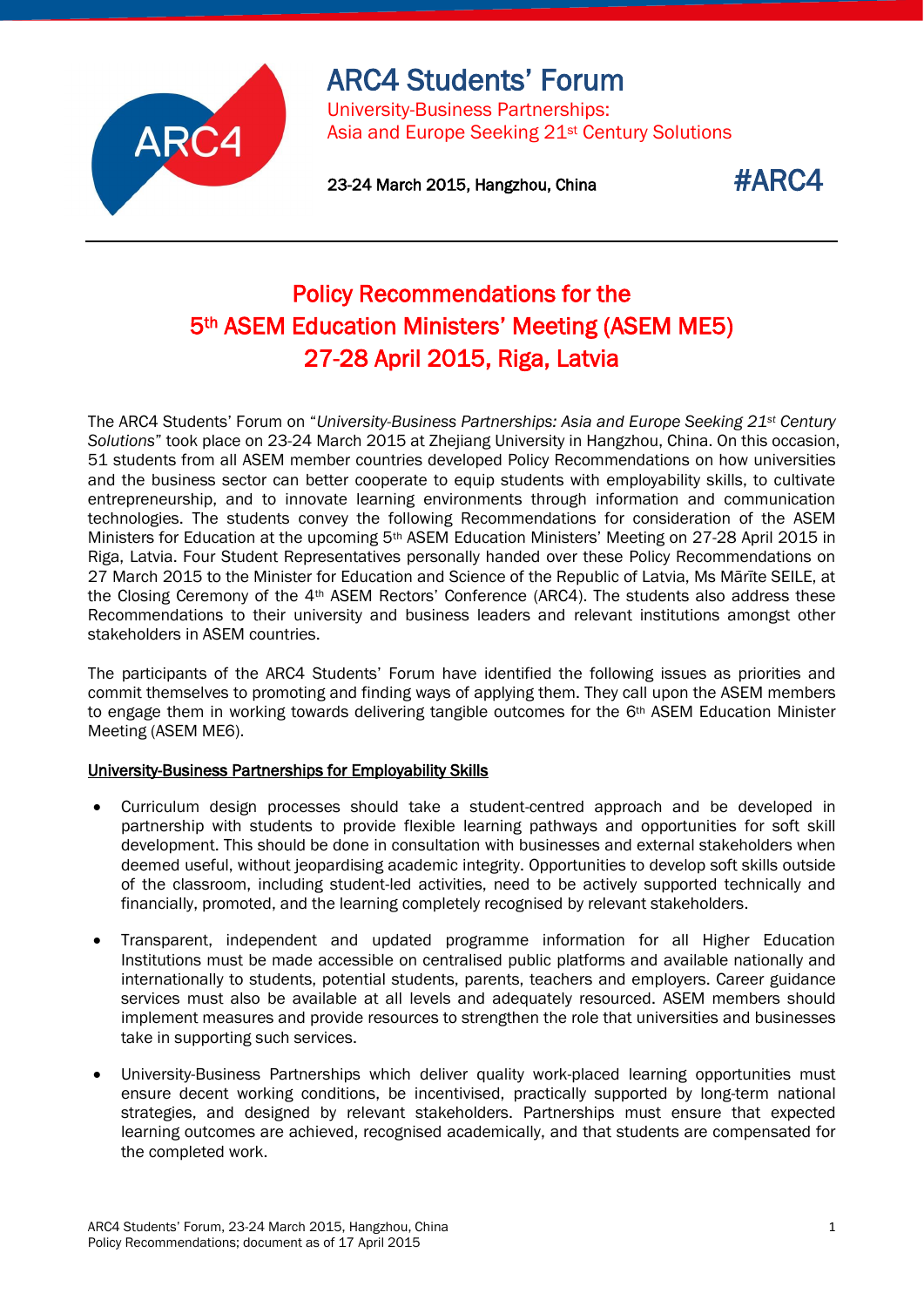### University-Business Partnerships for Entrepreneurship

- The institutionalisation of entrepreneurship within university curricula, in partnership with businesses (SMEs and MNCs), is a must. This should include teaching material enriched with actual business cases, inter-disciplinary courses, and the creation of start-up incubators in universities that provide mentorship and advisory services.
- Universities, businesses and communities should work together to explicitly promote social entrepreneurship and develop business models that create shared value. This addresses problems in societies, encourages sustainable development and the notion that entrepreneurship is not exclusively for profit-making, but has a social role to play ultimately for the benefit of everyone.
- An improved funding system for university start-ups and entrepreneurial activities is needed. This includes tax incentives for investors, a system of preferential loans for entrepreneurs, and improved seed-funding channels, which allow universities to access more external funding and provide venture capital funding for entrepreneurial activities.

### University-Business Partnerships for New Learning Environments through Technology

- Universities should have a policy framework that emphasises access to technology and training of faculty and students. This should include the establishment of strategic centres at universities to continuously improve technology use on campuses. Such activity should be supported by an international network to share good practices and close interaction with businesses.
- Flexible approaches to institutionalise recognition of online learning as a complement to traditional education in universities, such as through Massive Open Online Courses (MOOCs) or other Open Educational Resources (OERs) are needed. For instance, these should be accredited and/or used as a supplement for admission applications to university.
- Universities and businesses should support national and international student initiatives in leveraging on technology to create opportunities aimed at acquiring additional experiences and skills. Examples include administrative support and funding for online workshops, cross-university forums, networking meetings and other innovative projects.